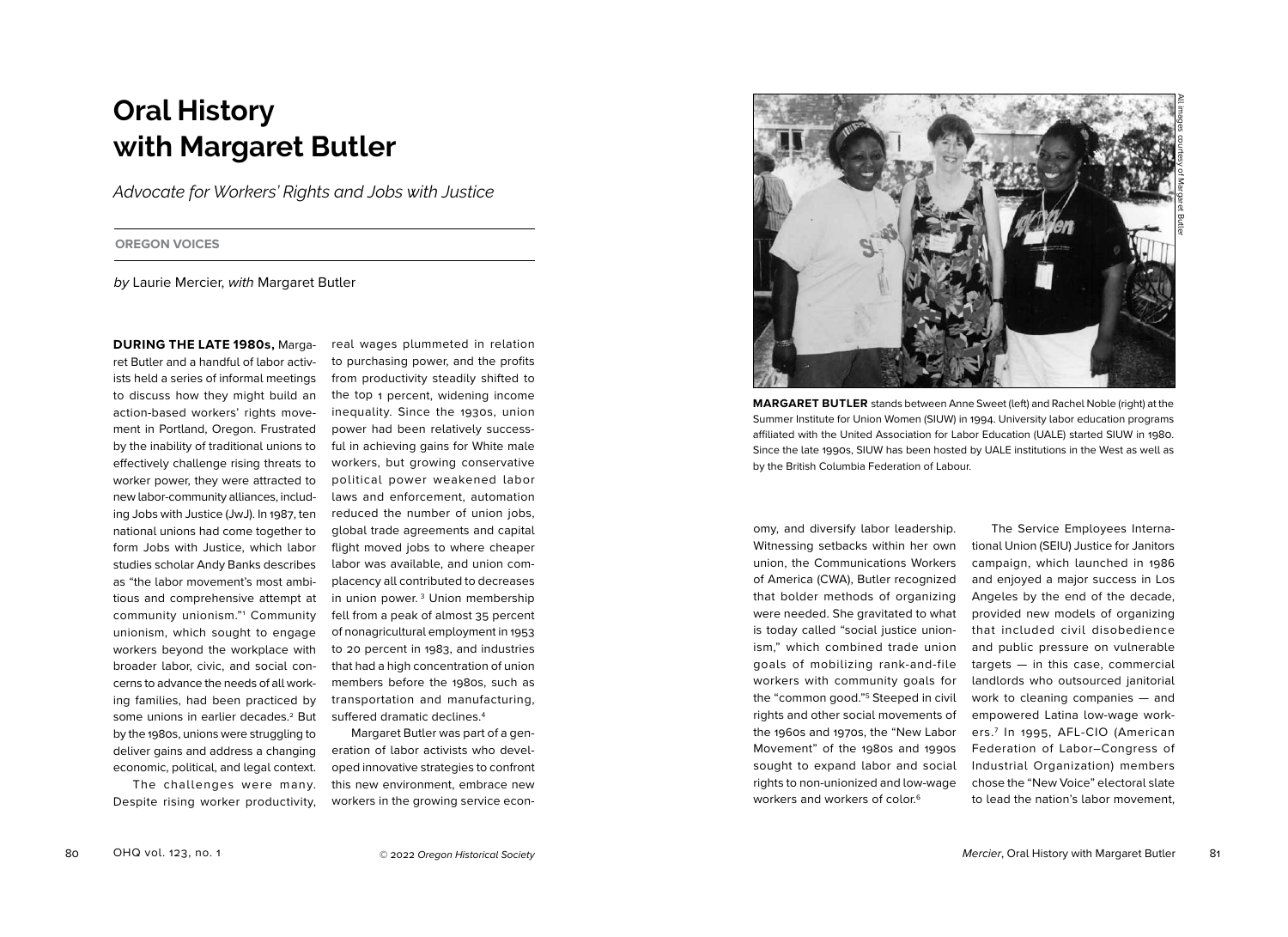

**JOBS WITH JUSTICE (JwJ) MARCHERS** protest Austin CableVision's unfair labor practices, likely at a February 1992 JwJ annual conference.

including President John Sweeney, who articulated plans for revitalizing and diversifying unions. At age forty-six, Richard Trumka became the youngest person ever to serve as the federation's Secretary Treasurer, and Linda Chavez-Thompson, as executive vice-president, became the first woman of color to hold a high-ranking position in the organization.8

While the "union advantage," which shrinks the pay gap between male and female workers, encouraged women's growing participation in unions, women held few union leadership roles during the 1990s.9 Faced with the "double day," or the extra shift that most women workers had to put in with their unpaid domestic labors at home, few women had time available to volunteer for union work. White men who dominated unions, furthermore, rarely invited women to climb the ranks of leadership.<sup>10</sup> Even

in unions with a majority female membership (such as Butler's CWA), only 12 percent of officer and executive board positions were held by women by 2000. 11 Nevertheless, Butler and some other women advanced within their locals and joined national organizing teams.12 Butler believed that workers held the power to change society for the better and was enthusiastic about the organizing potential of JwJ, which linked unions and community groups through their shared goals. With support from CWA, she became an active organizer of the Portland JwJ coalition, which she and others formally organized in April 1991, joining several other cities with established chapters. After sixteen years as a committed rank-and-file activist and paid labor organizer for CWA, in April 1996, Butler became the first paid organizer, lead staff person, and later director of Portland JwJ. Until she retired as

director in 2013, Butler helped shape what remains an important labor-community coalition in Portland.

Butler's oral history interview is significant in explaining the creation and evolution of a strong local chapter of JwJ that reflected new labor initiatives during the late twentieth and early twenty-first centuries. The organization experimented with new tactics and expanded its reach to affect local and state government policies and participate in actions that supported workers. What happened in Portland helps explain the persistence of local and national coalitions; at its peak, JwJ counted over forty-five chapters across the country. The Portland chapter played a pivotal role by initiating projects that other coalitions adopted, shaping strategies at the national level, and influencing the city's and region's economic and social justice activism from the late 1980s to the present.

Until now, little has been written about JwJ.<sup>13</sup> Archival records and oral history collections about the organization are few, and historians are only beginning to examine this recent history. Having studied history in college and worked in a library, Butler knew the value of the JwJ records and photographs and initiated their preservation and donation, on behalf of JwJ, to the Oregon Historical Society (OHS) in 2018. In developing an exhibition on the history of Portland JwJ, on display at OHS from February 11 through May 15, 2022, Butler provided key advice and solicited donations and materials.14

Today, Portland JwJ describes itself as a "labor-community organizing hub" and includes over one hundred labor, faith, community, and student organizations that come together to support workers' rights. Like other social justice and labor groups in the twenty-first century, JwJ has become more inclusive of the variety of workers who live in the region, especially those most marginalized by the economy, including Black, Indigenous, and People of Color (BIPOC) and Lesbian, Gay, Bisexual, Transgender, and Queer (LGBTQ) people, immigrants, and women, and it has diversified its leadership structure. It still considers as its basic building block "a pledge from individuals to turn out to support other people's struggles at least five times a year."15 Current Portland JwJ executive director Jill Pham, who describes herself as "a queer woman of color" and a "child of refugees," commented on the value of JwJ's ability to blend traditional and newer labor issues: "What keeps me around is the tenacity of the organization. We don't stray from the more spicier topics within community organizing, like the police accountability campaign . . . that I value the most about our coalition work. Also, that we continue to show up for workers time and time again."16

Recent worker actions on the heels of the COVID-19 pandemic signal to many labor observers and media pundits that another "new labor movement" is brewing, suggesting a more optimistic future than what Butler and labor activists faced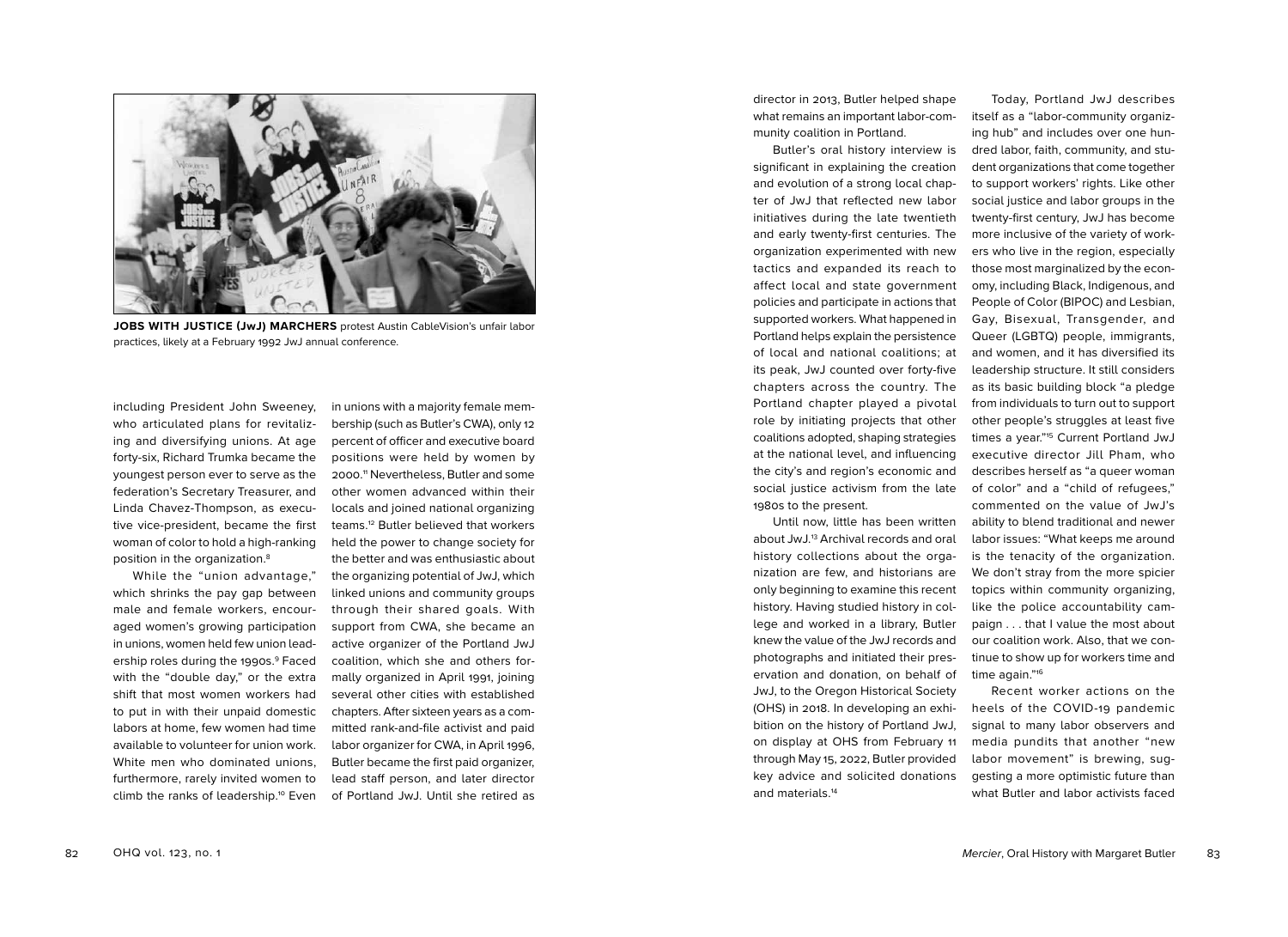during the late 1980s. Many business leaders bemoan or express surprise at the audacity of workers who quit their jobs, strike, or attempt to organize key workplaces such as Amazon and Starbucks. Locally, the success of Burgerville workers to unionize represented by the Industrial Workers of the World (IWW), the iconic militant union of Pacific Northwest loggers in the early twentieth century and now popular among younger workers has set a new standard as the first to win a contract for low-wage fast-food workers. Recent polls indicate that almost 70 percent of Americans and almost 80 percent of workers ages 18 to 34 have a positive opinion of unions.17 The decades-long efforts of JwJ to build community coalitions, to think globally and act locally, and to support low-wage workers still represent successful strategies to build a "new" labor movement.

Butler's reminiscences about her decades of work on behalf of workers' rights are documented in a series of interviews conducted during summer 2018, created in collaboration with interviewer Madeline Bisgyer for the Oregon Labor Oral History Program (OLOHP). The interviews provide an important examination of the tremendous challenges facing workers and their unions in the late twentieth and early twenty-first centuries and the strategically creative ways in which they responded.18 Butler's more extensive OLOHP life-history interview, deposited with OHS, provides more details about her experiences and insights from a forty-year career as a labor activist.

Selections from the interview are presented here in block quotes or uncited quotes within the text, and ellipses indicate portions that have been cut or rearranged for space and narrative flow. I summarize Butler's background and then turn to quotes from her oral history that describe her work organizing and leading the Portland JwJ coalition.

#### **BUTLER'S PASSION** for workers'

rights emerged in the context of her Portland upbringing and 1970s activism. Born in 1957 to Ken Butler and Rusty Butler, both White and both librarians with liberal politics, she grew up in a lower-middle-class neighborhood in Southeast Portland. At age four, her twin sister became ill, her father struggled with depression, and her mother became ill after her younger sister was born. Butler remembered: "That's the time I became the one who didn't need anything and the one who took care of other people and thought of other people." Her mother instilled in her the importance of racial justice as she grew up in a segregated city known for its racism, and her mother modeled resisting sexism in the Episcopal Church by insisting that girls could become acolytes. By the time Butler entered Lewis & Clark College in Portland, she knew that she wanted to do something "useful and good." Like many cities and campuses in the 1970s, Portland and Lewis & Clark were brimming with new radical ideas and feminist and social justice groups that attracted Butler, who decided to become a history major.



**IN SPRING 1982,** Margaret Butler and Doug Urner, a union electrician, attend a protest calling out Georgia Pacific, Weyerhauser, and others for concession bargaining and plant closings.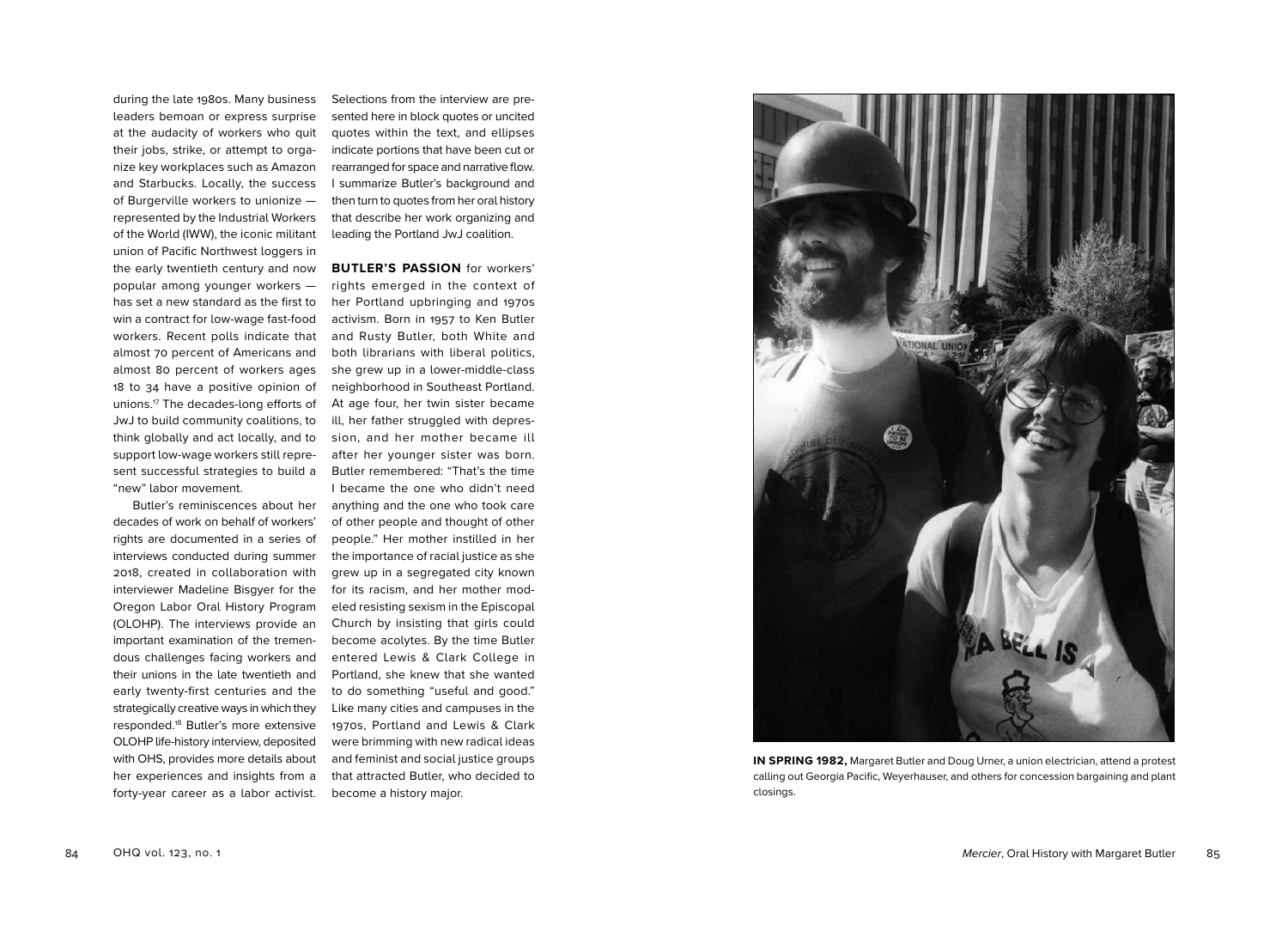In 1977, Butler took a year off from college and worked as a clerk at the Multnomah County Central Library, which raised her consciousness about worker injustices and the power of collective action. She joined a staff organizing committee, which decided to form an independent union to address issues of low pay, lack of respect, and loss of long-held perks. According to Butler, the workers won their election in April 1978 and formed the Multnomah County Library Union.19 She recalled their enthusiasm: "It was great — two-thirds of the staff would show up to meetings." This participatory ethos and camaraderie influenced her commitment to worker-centered unionism and would remain with her as a model for workplace organizing.

That same year, Butler spent a semester abroad in Kenya, which also influenced her desire to focus her life on social justice. Her experiences there helped her understand how policies driven by U.S.-led global institutions extracted wealth from and impoverished former colonized nations in the global South. After returning to Portland in February 1979, she wanted to "help build African socialism," but more local issues soon drew her attention. She resumed her studies at Lewis & Clark, returned to the library in a flexible, part-time job as switchboard operator, and became active again with the library staff association, helping build its independent union and gain a contract.<sup>20</sup> Many of her library union colleagues were involved in other social movements,

and they helped educate her about politics more broadly. She became active in the Portland Tenants Union and the Oregon Coalition Against the Draft. Admitting that, as "a shy person," she did not believe she contributed much to these groups, she nonetheless became more committed to principles of group action. And, like many student activists at the time, she became less interested in formal classes and earning "A" grades than in working for urgent local causes.

After graduating from college in 1980, Butler sought a job where she could work with a larger union. She was hired as a switchboard operator for Pacific Northwest Bell and immediately became involved in CWA. Although it felt "scary," she discovered a peer-counseling (also known as co-counseling) network, which helped her become more confident about engaging with and speaking in front of others.<sup>21</sup> Butler attended her first co-counseling class at age twenty-three and found the practice helped her to stand up to management, become a shop steward, and do anti-racism work at the phone company. That training in cocounseling "has been and still is very useful to me," she reflected, noting that she does not "believe we'll be able to have the society we want unless people work [through their fears]." Although she liked working with people in her new job and in the union, the work was hard. As an operator, "you had to average about 19 seconds a call in Directory Assistance. It was very boring and had conflicting job demands — give excellent service and do it very quickly."<sup>22</sup>



**MARGARET BUTLER** and Rich Peppers stand among protesters at the August 1991 Solidarity Day March in Washington, D.C.

As a result of these experiences, she remembered: "I really wanted my life to be about ending that, making sure nobody had to be oppressed at work. That's what I was thinking about that first year at the phone company."

Butler worked as an operator for ten years and became increasingly active in the union. She served as organizing committee chair, a chief steward, and an area vice-president. In 1989, she led the member mobilization effort to prepare for bargaining a contract. In 1990, she ran for and was elected CWA Local 7901 Executive Vice President, a full-time, paid position overseeing the shop steward structure and grievance process. Unlike many unions at the time, CWA made space for and supported women officers

because so many women worked in communications. At the same time, however, telecommunications and other industries were increasingly replacing workers with technology. Impressed with Butler's leadership and organizing skills, Larry Cohen, national organizing director of CWA (and later president), asked her to join national staff to help organize union campaigns in a fourteen-state district, including Washington, Oregon, North Dakota, and Utah. After she finished her local's contract campaign in fall 1992, Butler continued her leave from the phone company to become a full-time CWA organizer.<sup>23</sup>

Butler considered Cohen one of her primary mentors, who had "a vision of a lot of things . . . the CWA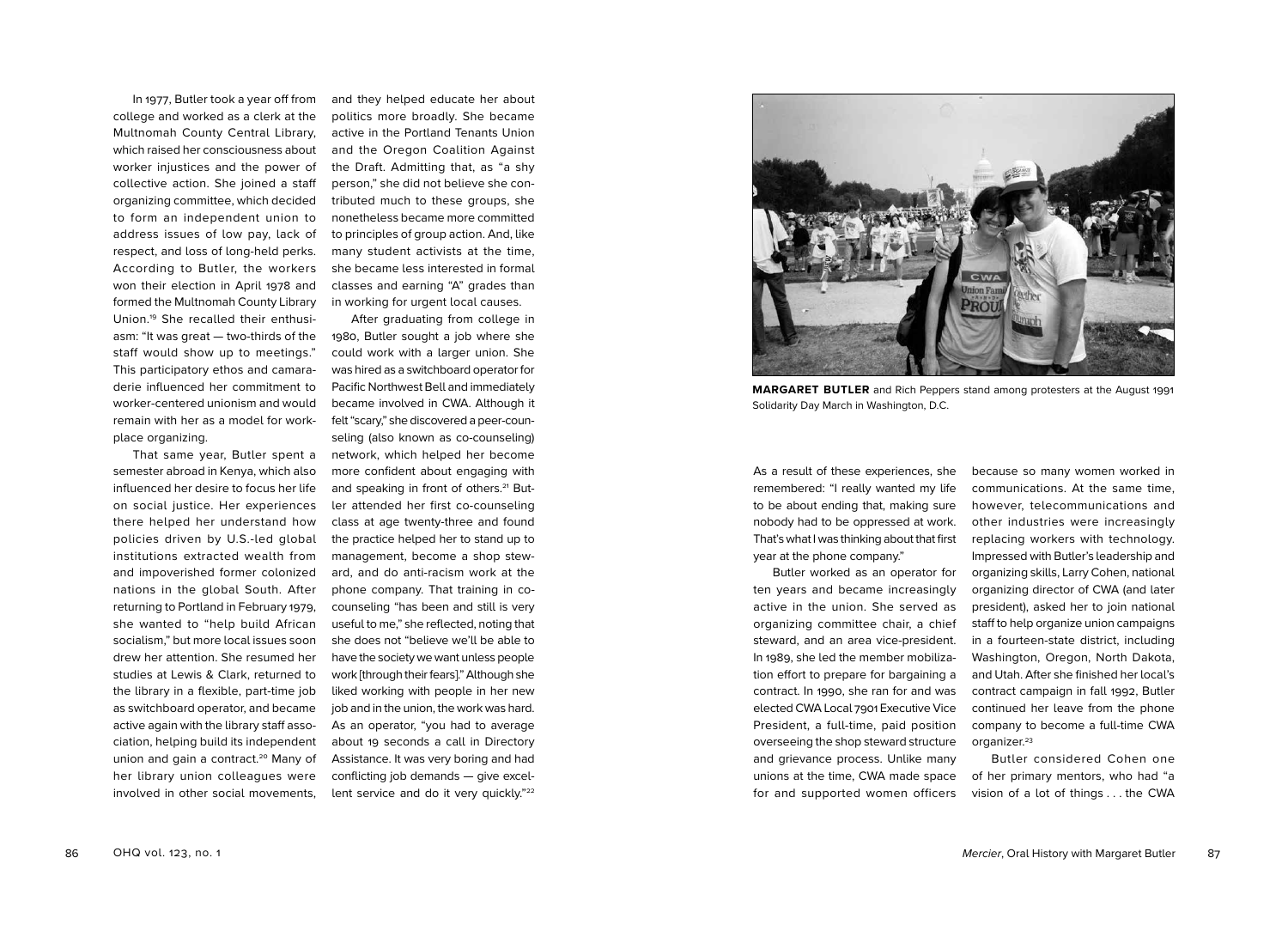triangle was mobilization on one side [one-on-one organizing inside the union], organizing new workers on the other, and political and community action through Jobs with Justice coa litions was on the third side."24 In the mid-1980s, Cohen reminded political leaders concerned about loss of jobs due to capital flight, automation, and deindustrialization that the country needed not only jobs but "jobs with justice," and, as he recalled, "the name stuck."25 The AFL-CIO joined CWA and others in calling for the formation of a national network of local coalitions to fight for labor rights, primarily through "I'll Be There" pledges, where workers and supporters showed up five times a year for someone else's struggle.<sup>26</sup>

The Oregon AFL-CIO understood the appeal of JwJ in addressing the sudden loss of unionized jobs, espe cially in Oregon's timber industry, which was closing Oregon mills and shedding thousands of positions. Competition from southern and Cana dian forests, falling wood-products prices, demand from Japan for whole (rather than sawed) logs, exhaustion of private timber lands, and new envi ronmental regulations on federal lands devastated many Northwest timber communities and local unions.<sup>27</sup> On June 8, 1988, the state labor federation staged a rally in downtown Portland to draw visibility to the jobs crisis, pro vide a forum for workers to tell their stories, and sign up people on pledge cards to call them out for particular labor actions. A wide range of union members and supporters attended, carrying signs in support of various

unions, while speakers from labor, community, and faith groups called for livable wages, solidarity among work ers, the end to corporate conspiracies to hold down wages, and jobs with justice.<sup>28</sup> Butler remembered that over a thousand people participated in the rally and about three hundred signed pledge cards. But she saw that a lot of money had been spent on one rally, and "then nobody did anything with the pledge cards." She described how the event, and lack of follow up by the state labor federation, helped catalyze the formation of a local JwJ chapter:

*I remember being at the [rally] debrief meeting afterwards and saying some thing about wanting to make it real, but the AFL wasn't doing anything about it. At the same time . . . we had been meeting as the Oregon AFL-CIO organizing committee for a while. The AFL-CIO had put one penny of each person's per cap ita [dues] payments towards an orga nizing fund, so there was this money, maybe \$10,000 a year . . . that was supposed to go to organizing. Well, they spent the money on "Union YES" bill boards [and had a booth at] the Oregon State Fair. So those of us on the organiz ing committee really wanted to spend it on something that would actually help unions organize. This is how I met Rich [Peppers, with SEIU] and Lorene Scheer [then with Amalgamated Cloth ing and Textile Workers Union]. . . . We all had a similar vision of wanting the Oregon AFL-CIO to actually support organizing, because what was going on all through the 1980s was this huge decline in union membership, and we thought that was terrible. . . . [the other] thing, in the late 1980s I was building this whole mobilization structure inside the CWA, because I thought that was a really good idea too! [Laughs]. . . . [The*  *organizing committee tried to get the AFL to support a] volunteer and retiree organizer training project. . . . [But some unions] were very suspicious about how their money would be spent and whether their members would get any benefit from it. It was very interesting. So our frustration with that process led us to form the Jobs with Justice chapter as well.*

Butler and the AFL-CIO organizing committee activists discussed how they might form a coalition that would serve as a rapid-action network to mobilize workers. She convinced the CWA national office to provide some assistance, and in 1991, the union assigned one of its telephone company technicians, Harold Brook ins, to help. As Butler recalled, at the same time, some members of the multi-racial Portland Rainbow Coalition, including Jamie Partridge and Bob Gross, were also working to mobilize labor groups.<sup>29</sup> Together, they launched Portland JwJ. "People wanted to set up Jobs with Justices to figure out a way to make use of all the pledgers and get them out for actions, that was really it. There was nothing about organizational structure or anything. . . . So, we created the least amount of structure we could have." In its first years, Portland JwJ focused on supporting local labor actions and "common good" campaigns — what historian Joseph McCartin has called "efforts to fuse the interests of union and community" — through publicly visible and creative protests.<sup>30</sup> Butler described how the group made decisions about actions to initiate or support:

*We wanted people to represent organi zations as much as possible, but we just invited everybody who was organizing or wanted to organize or wanted to do something real in the labor movement to come. And we had about fifteen people representing different organizations, and then when situations came up, we turned people out for them, and that's mostly what we were doing. In the earli est days, the first actions we did were a Jobs with Justice healthcare action day in — I think it was [June] '91 — and then we had one in '92 a year later. . . . There was a national ambulance drive, where they collected all these ballots supporting single payer [universal healthcare] and drove them across the country in ambulances. We did an event with the ambulance, filled it up with ballots and sent it out across. We wrapped the Blue Cross/Blue Shield building in red tape [to dramatize the inefficiency of private insurers]. . . . .*

*So we had a steering committee made up of people from different orga nizations who made decisions about what we were going to turn people out for. . . . Besides healthcare, we did support for an organizing campaign that Lorene [Scheer] was running for the Teamsters [Local 206]. . . . They had this organizing campaign at the Resort at the Mountain. They weren't successful but they did a whole bunch of actions pressuring the Portland [Oregon] Visi tors Association [POVA], pressuring the resort. One of them that I remember that we did was a golf-in [laughs] and some people signed up to play really slow golf and interfere with the resort.*

The mostly Latino workers at the resort had voted to unionize but did not yet have a contract, and to help pressure management, JwJ and the union recruited "bad golfers" to play on a sunny Saturday when other golfers would likely complain. JwJ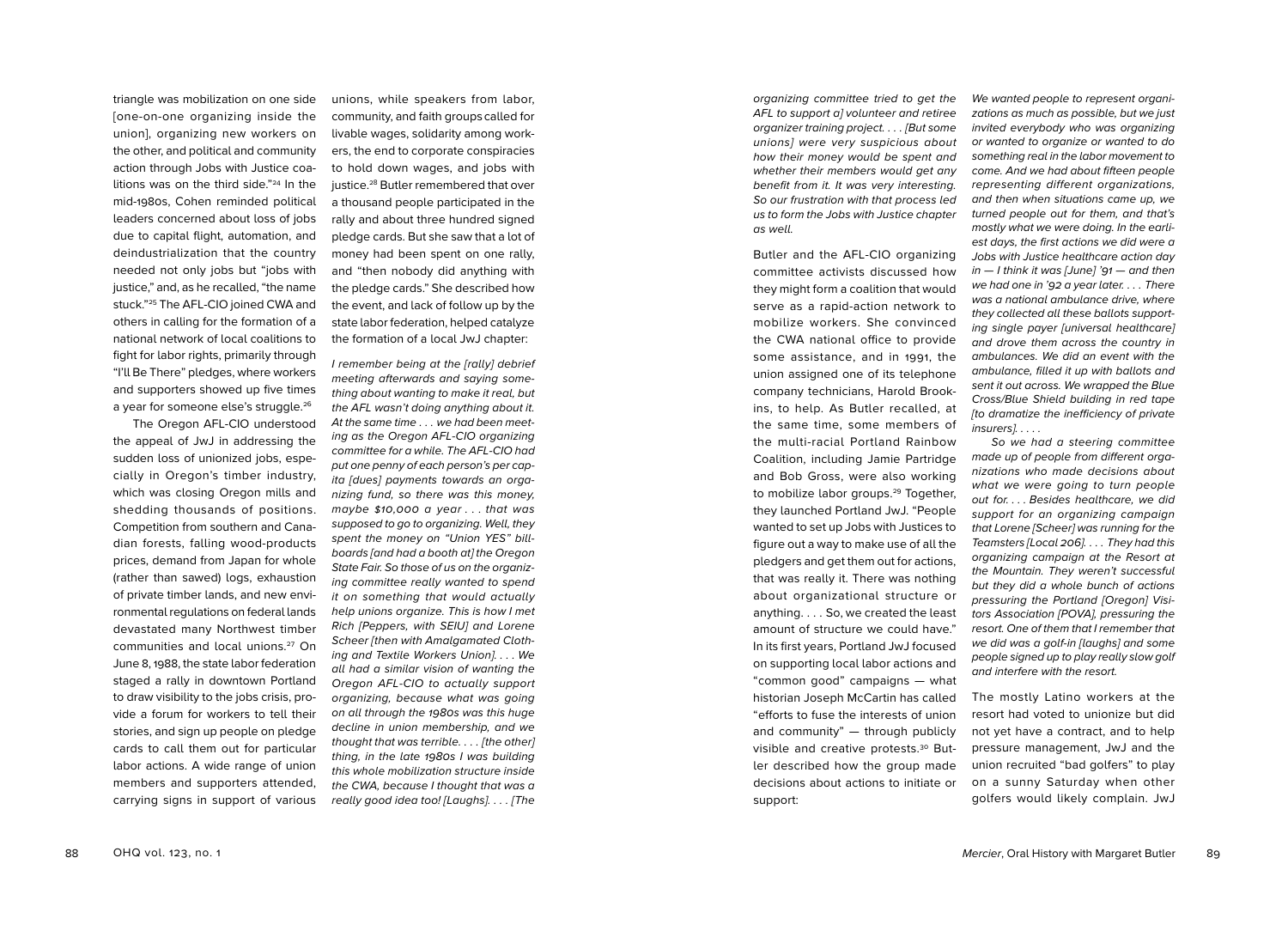

**MARGARET BUTLER** stands with Anne Sweet (right) and an unknown person at a benefit walk for the Cascade AIDS project, which took place sometime between 1986 and 1990.

also helped organize a protest — with balloons and rock music — in front of POVA.<sup>31</sup> Butler described how she and other JwJ activists believed such creative actions could bring attention to workers' issues in ways that unions had failed to do:

*We wanted to build the organizing model. Too many unions were stuck in servicing and being junior lawyers. We wanted to spread the gospel of organizing and mobilizing members and creating a strong labor movement. At the time we started the Jobs with Justice chapter, that wasn't necessarily that popular yet. Now most people will at least pay lip service to those other ideas, even if they don't implement them. In '89, when I was doing the mobilization work [for CWA]. . . . only Tom Leedham at*  *[International Brotherhood of] Teamsters [Local] 206 was trying to create a oneon-one structure.32 . . . .There was some encouragement . . . to get back to the basics of really talking to every member about what was going on. . . . I think we thought we were making a difference, pretty much from the beginning. . . . We wanted to be bigger so we could make more of a [difference].*

Many union activists and labor scholars believe that, by the 1980s, the National Labor Relations Board (NLRB) had become ineffectual and often hampered union organizing, elections, and bargaining.<sup>33</sup> The NLRB never protected farmworkers or domestic work ers, but it had once been the protector of workers in many other industries. As

Sociologist Ruth Milkman argues, how ever, by the late twentieth century, the NLRB had become a "cruel charade" as employers learned to manipulate the system to stymie union campaigns.<sup>34</sup> In 1993, labor activists responded by organizing the National Day of Action for Labor Law Reform and protesting at NLRB offices around the country. They demanded "real penalties for law-breaking employers, and majority sign-up recognition" - that is, union recognition when a majority of work ers voted for a union in a fair election without employer interference.<sup>35</sup> Butler described her experiences with the labor board and the JwJ protest actions, where she and a few others were arrested for refusing to leave the lobby of Portland's KOIN building:

*The NLRB was so bad. . . . In Medford, we [the CWA] filed for the [Trend College] election with the NLRB [in November 1992] with something like 75 percent support . . . and they were just going to wait on it. And the employer was [putting pressure on individual workers]. So, in January [1993] we got our hearing. . . . Then they wanted briefs. So, I had to write a brief, and with no lawyer, but Monica Smith who was a labor lawyer in town got contracted to help me. . . . So, we turned in our briefs. Then the NLRB said 'we didn't get enough information in the hearing. We have to do another hearing.' So, the delays were just terrible, and we lost the election by one vote on April Fool's Day. It was terrible. That was in '93. That was my learning campaign. . . . It just made me mad, that things are so stacked against workers. It was just so unfair. Those people should have had a union. . . . 36*

*In 1993, there was the National Day of Action for Labor Law Reform.*  *[Portland JwJ] did a sit-in at the NLRB offices. . . . We planned this action and had about 100 people come and only two of us had signed up to get arrested at the time, me and Rick Ball, who was an organizer for SEIU 49. But when the time came, and the police came . . . nine people got arrested, including my friend Anne Sweet, who [laughs] had been telling me for weeks ahead of time, 'I'm not going to get arrested . . . you don't know what they do to Black people in jail.' I said, 'Don't get arrested. That's fine, just come to the rally' . . . [laughs] but when they asked her to leave, [she] said 'no!' She got so into it.*

While pregnant in 1994, Butler was working on a CWA campaign in Seattle and participating in JwJ protests when in Portland. After the CWA victory in Seattle, she returned home, just before her daughter Lorene Anne Butler was born and in time to join JwJ actions to support United Food and Commercial Workers (UFCW) strikers at Fred Meyer grocery stores who were demanding to preserve the principle of seniority and the right for senior employees to maintain full-time schedules.37

*J with J had this whole group of people from the labor movement who wanted to help [with the strike]. . . . I remember Amy Steer was the Organizing Director at [SEIU] 503 and she and others came up with this idea of doing a can and bottle return. This was before they had [returns] outside . . . we had this can and bottle return day and took up all of this space . . . and time talking to peo ple . . . everyone went across the picket line to return their cans and bottles to give the scabs [workers not supporting the strike] a bad time. [laughs]* 

*It was really fun to be at home without any [CWA] campaigns hanging over me,*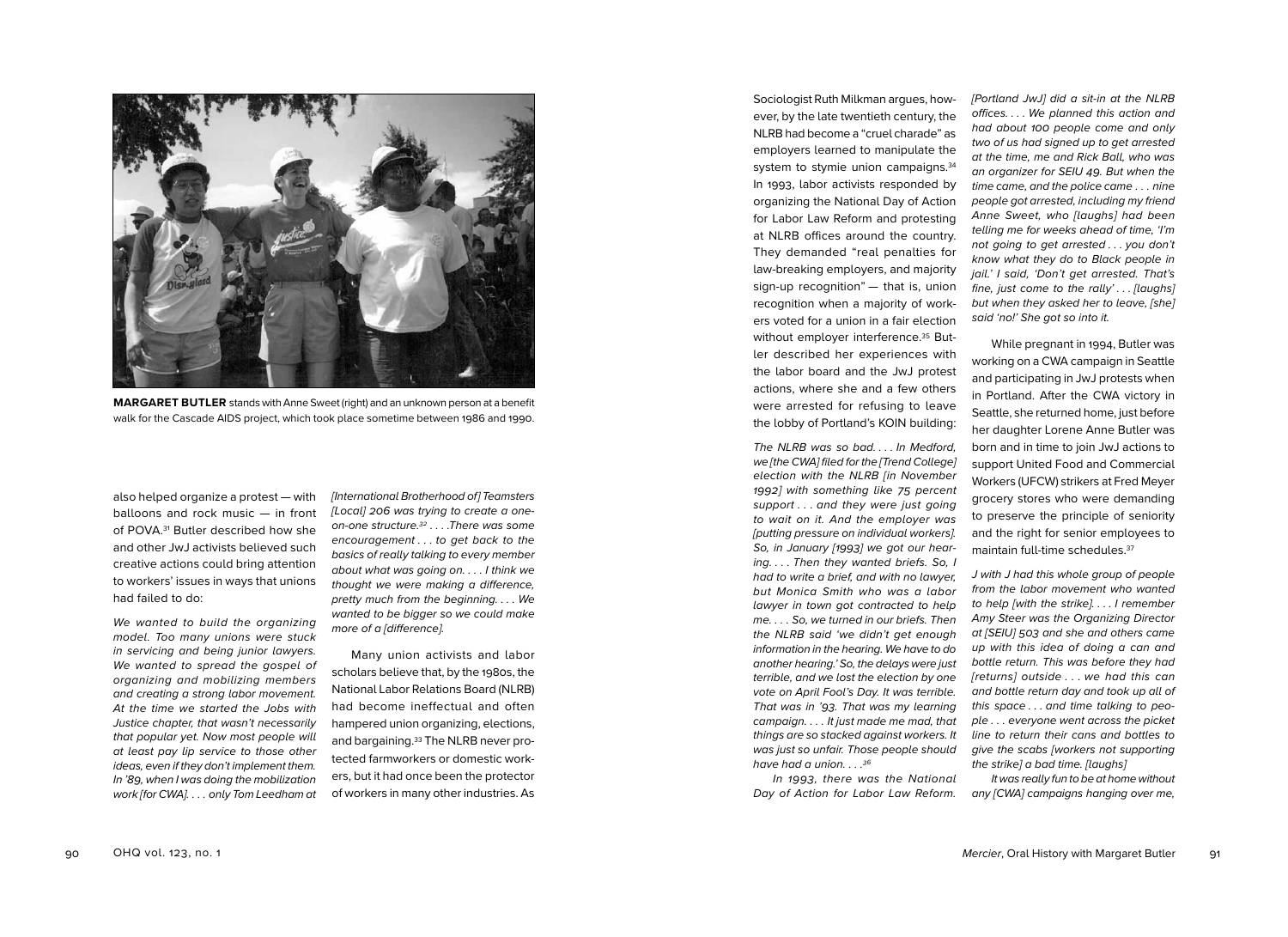*[to] clean up paperwork and work with J with J while I waited for my baby to come. I was over at the picket line a lot, over at the [Fred Meyer] store. It was really fun. Then I took a 9-month [unpaid] baby leave. Lorene was born in November of '94 and I did some J with J stuff while I was off.38*

Butler's relief at staying home for a period and working on a local cam paign made her reconsider continuing a life of travel and long hours as a national union organizer. She returned to CWA in the fall of 1995, and like other women in the labor movement, found that combining union organizing work with parenting was challenging and exhausting. Her husband Rich Peppers was SEIU political director, so he also worked long hours and was often away in Salem. At the same time, JwJ was planning to raise funds to move from an all-volunteer coalition to hire staff and expand its outreach. She explained the JwJ transition and how she was hired in April 1996 to become its first paid organizer:

*We decided to take ourselves more seriously, coming out of the UFCW strike at Fred Meyer. Really, that was it. We felt like we had played a critical role, and we should be more than just a loose network of people. . . . It was the end of '95 that we had a meeting and we decided to move to the next level of organization. We went to the unions and asked for money . . . asked them to make regular contributions to Jobs with Justice. And they said 'yes.' It was easier than we thought it was going to be! We also decided to set up a monthly sustainer program. That was our name for it. [laughs] It made me laugh when other [organizations] started using it. We* 

*also asked unions for office space, and AFSCME decided to donate it to us. . . . 39*

*We were putting together this job description to hire somebody for J with J. I thought, "I don't want to be on the road all the time" [and working 70 hrs per week for CWA]. But I could work with Jobs with Justice part-time and I could be at home. I could do the work I loved and still do the lean-in counseling [co-coun seling]. I could still exercise and have friends, not just be a mom and a union organizer and that's all. I just thought Jobs with Justice fit my skill set better than doing campaign after campaign on the road. . . . I was trying to think about what made sense for my life. It was hard. I did feel torn in half, especially when I was [away from my daughter]. . . . So, I applied for the job. I don't know who else they interviewed but I was hired.*

With two paid organizers hired — Butler in April 1996 and Nancy Haque in Janu ary 1997 — JwJ expanded its networks and actions. The coalition became more involved in local and state activities, and its capacity stretched. Butler described how leaders devel oped JwJ's organizational structure and made decisions about whether to support different campaigns.

*The Steering Committee became . . . all the member organizations of Jobs with Justice, plus six people elected at-large so that there was community representa tion from people who weren't necessarily in any organization. The Steering Com mittee met every month and voted on which actions to support, at which level of support. Eventually we worked out a whole process, where people needed to fill out a form ahead of time, and explain how it built the movement, what they were willing to do to support the action or other people, how it fought racism, and we had a whole set of questions. But*  *that didn't happen until later because we were getting so many requests that we decided . . . the requesting organi zations . . . needed to do more than just show up and say will you do this. . . . We had [to consider]: How will this action help build Jobs with Justice? Will it get us new pledges? Will it get us new money? How will it help J with J?. . .*

*We tried to do as many things as we were asked to do as we could. There wasn't a direct connection between what we did and funding. . . . [We were] sup porting other people to make a thousand flowers bloom, because people loved getting to do what they wanted to do under the banner of Jobs with Justice. So, we tried a bunch of different things.*

Throughout the interview, Butler acknowledged conflict within the movement and stressed how she and the organization kept focused on the primary goals of building relationships to strengthen the larger movement for workers' rights, regardless of differences in personalities, political orientations, strategic perspectives, and identities. She felt that she brought some skills, based on her years of organizing and co-counseling, to help build these relationships and "lead us into handling conflicts well," empha sizing to rivals that they were allies in the larger struggle.

*Somebody once said that we were the conscience of the labor movement. We certainly have helped build real soli darity, I would say. There are all sorts of ways that we've thought about that strategically. . . . If we did a full mobili zation, eventually we came up with this process of, we would send a postcard to everyone on the list. So we would have to do a mailing party . . . we would invite [unions] and some lefty radicals.* 

*People would say, 'oh, we just learned so much' from us. Part of it was us trying to bring people along. And even when they didn't agree all the way, that was fine. We worked hard on that, talking to people and bringing them along.* 

*Eventually we set up a process for dealing with controversial issues, which I think is still being used, where we would send a mailing to all our member organizations ahead of time, warning them that in the next month the steering committee would be talking about it. Then inviting them to come and talking to people ahead of time. So, we got the Firefighters and some of the more conservative unions who usually abstained when it was something they didn't feel like their members could necessarily support. The Teamsters too sometimes. . . . We did a bunch of work on police accountability. It was stretching the definition of workers' rights. . . . We were always figuring out how we could help people move as much as we could together. It didn't always work. . . .*

*But the unions generally liked our participation in things. With some orga nizations, there was a lot of pulling teeth. With others, they gave a lot of money anyway. SEIU always asked for a lot, lots of support. . . . There was still a bunch of more conservative unions you know, the building trades just didn't like us from the beginning. . . . We even tually got the Carpenters engaged in a pretty big way. We built better relation ships with a lot of [the trades], including the electrical workers. But the electrical workers . . . because their strategy was to work with the employers, they never joined Jobs with Justice. [Most of the challenges were] about the politics. Making sure we were thoughtful and didn't piss off or set ourselves up as an alternate labor council. The [Northwest Oregon] Labor Council didn't like us that much anyway. But I was always really careful about relationships.*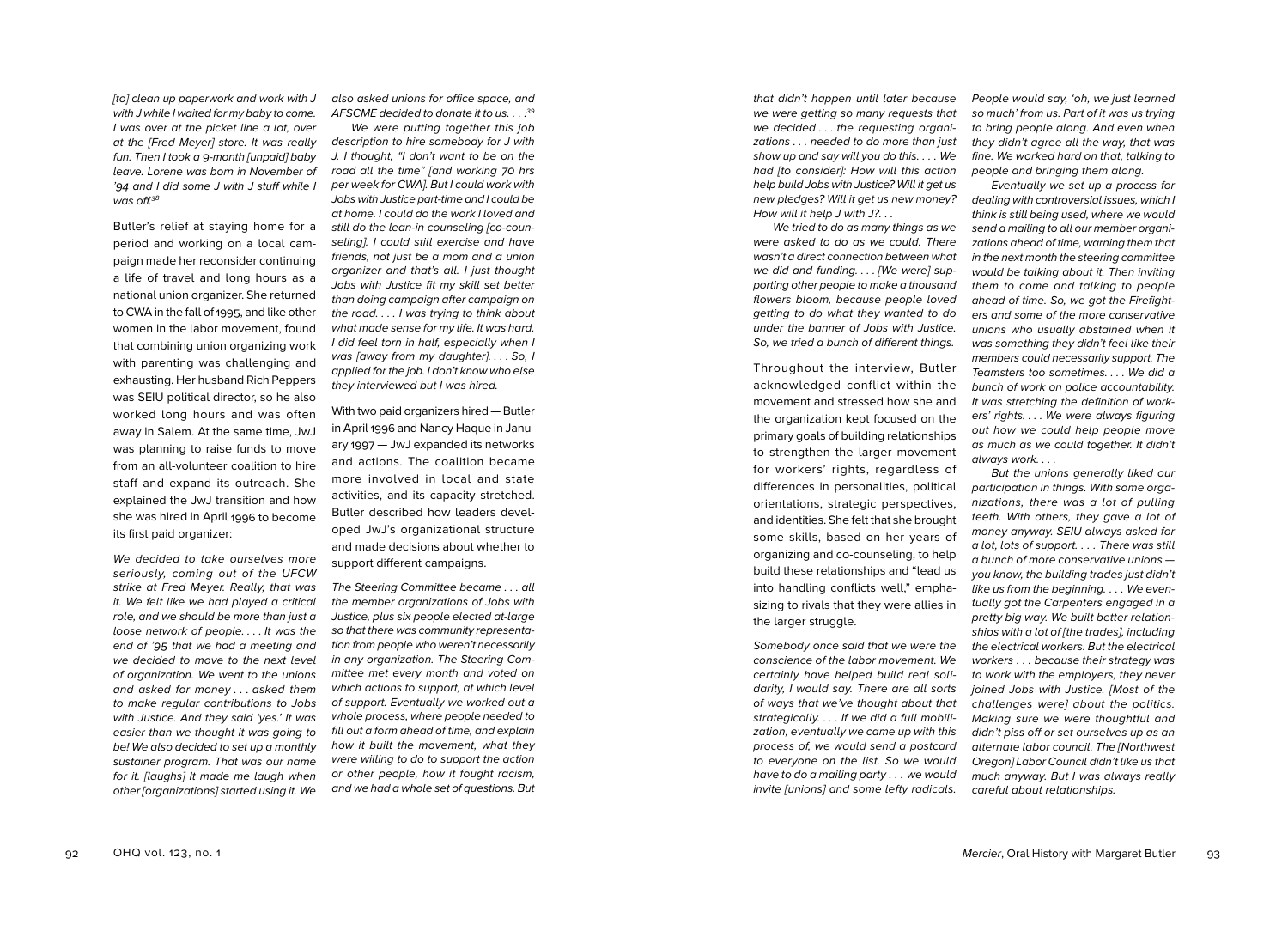

**IN LATE OCTOBER 1996,** documentary filmmaker Michael Moore attended a Jobs with Justice rally in Portland, Oregon, in support of raising the state's minimum wage. Here, protesters gather in the Rose Quarter after first stopping at Tony Roma's restaurant.

Along with strengthening ties to the organized labor community, Butler and JwJ activists made fighting racism a primary activity. The formation of Portland JwJ in 1991 included in its Statement of Purpose that, in addition to pledging to defend workers' rights and supporting each other's struggles, the organization would "focus on abuse of civil rights and the struggles of exploited workers and their com munities, especially people of color, immigrants and women."40 Butler indicated that as JwJ grew, "we tried to deal with structural racism within JwJ and had lots of trainings . . . and tried to put communities of color at the center."41 Still, the organization

struggled to attract people of color. Harold Brookins, a JwJ co-founder and Black CWA activist, noted that "the fact is, there are not many people of color in Northwest unions," and JwJ and CWA often had to reach out to "national folks" to provide anti-racist trainers.42 As historian Nikki Mandell observes, this anti-racism agenda was "both inward- and outward-looking."43 In addition to providing trainings for White staff and members and recruiting people of color to meaningful roles in the organization, JwJ actively sup ported the struggles of Black, Latinx, and immigrant workers. It worked on minimum-wage and immigrant-rights campaigns, formed an Immigrant

Rights Committee, supported VOZ Workers Education Project and work ers' center, and joined local campaigns for police accountability.<sup>44</sup>

Butler emphasized, "I wanted the work on racism to be primary. We were always trying to make Jobs with Justice not so White, which was a struggle all the time, maintaining relationships with a few people of color in the labor movement, bringing them in, and building the organization were really what I was focused on." Beginning in 1995, Portland JwJ launched a major effort to support low-wage workers, including many workers of color, by increasing Oregon's and Multnomah County's minimum wage. Together with the Rainbow Coalition and state labor unions, JwJ mobilized its con stituencies to participate in trainings and educational forums, collect and deliver petitions, pressure the state legislature, and directly appeal to vot ers to raise the state's minimum wage through the initiative process.

*The Rainbow Coalition was a member organization of J with J, [and] it . . . spearheaded building a living wage coalition. Living wage campaigns were just starting up. . . . We had a Living Wage lobby day [at the state capitol]. . . . There were about five or six bills that we were lob bying for.45 None of them got a hearing. Avel Gordly was the [state represen tative] that was carrying the minimum wage bill and she felt very strongly and really mad at the Republicans who held the legislature, I think they were running both chambers at the time, [and] wouldn't even give it a hearing. We decided to do an initiative petition to raise the minimum wage in 1996. The unions got on board and they took it over in some ways, but* 

*we did so much. They provided money to have a coordinator. . . . But most of the petition's signatures were gathered by volunteers. . . . Leslie Kochan, who helped organize her union at AFSCME, in DEQ . . . got a grant for Jobs with Justice and we got funding to do economics education around the minimum wage campaign [in 1996]. We did all of these trainings for petitioners. That helped set the context for them.* 

Oregon voters approved Measure 36 in November 1996, raising the statewide minimum wage to \$ 6 .50 an hour. Together with thirty-five labor, religious, and community groups, JwJ also successfully convinced the city of Portland, in 1996, and Multnomah County, in 1998, to raise the minimum wage for service contractors, requiring contractors to raise wages and provide benefits for its low-wage workers, including janitors, security guards, and parking attendants — positions often held by workers of color.<sup>46</sup>

By 1999, Portland JwJ was con sidered a vital supporter of labor and social justice struggles, so it was no surprise that Powell's Books workers —who had no previous union expe rience — turned to the coalition for assistance in establishing workplace representation. The Powell's Books campaign involved a broad communi ty-labor coalition that helped workers organize the first union at the world's largest independent bookseller and showcased JwJ's ability to employ a variety of tactics and turn out large groups of people to support workers.47 About the same time, the Portland coa lition formed the Workers' Rights Board (WRB), based on an idea that had been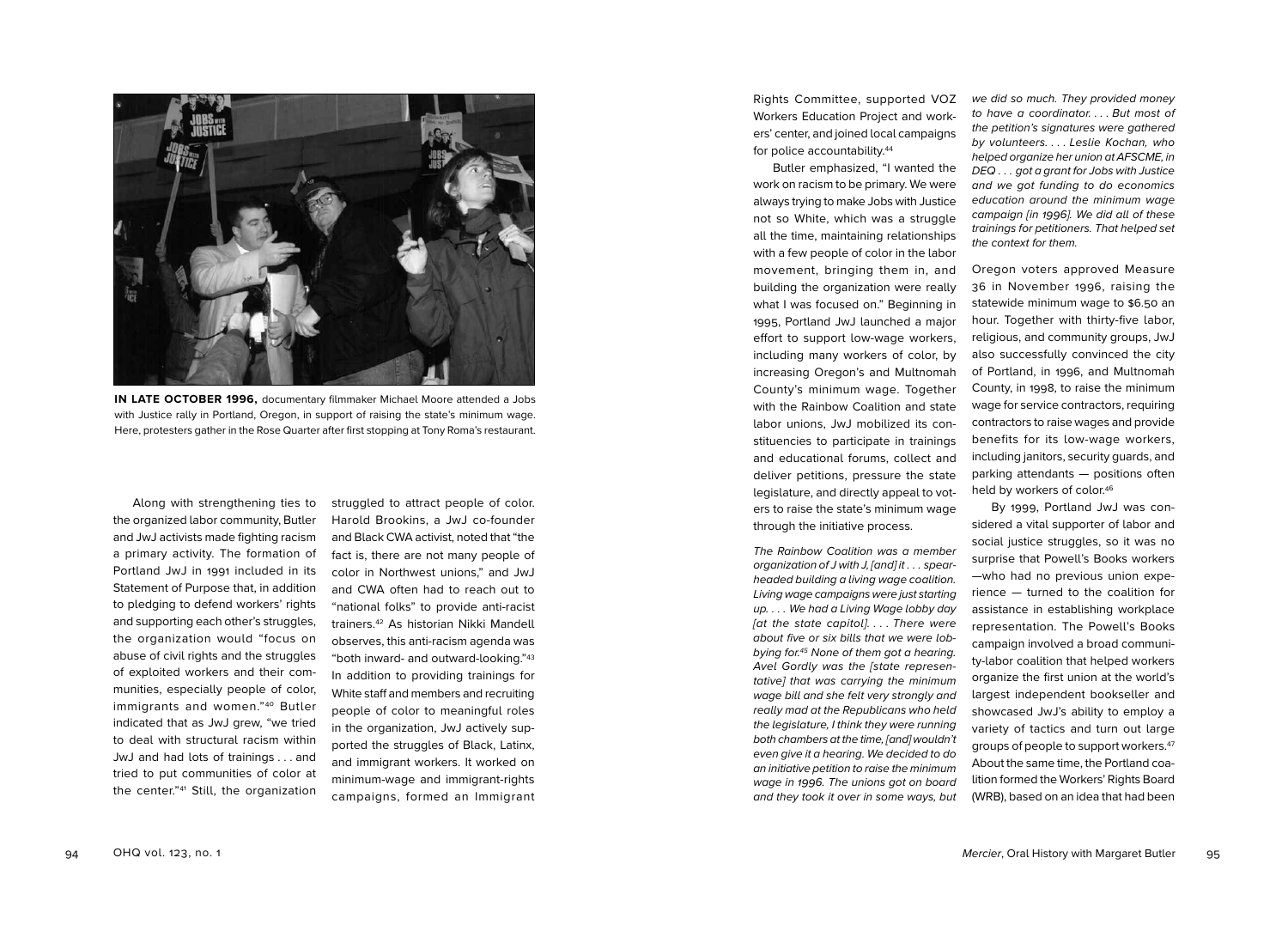spreading across the national JwJ net work. WRBs consisted of community leaders who could be called on to hear and bring attention to worker testimony when negotiations broke down.

Union activists credit the events of May Day 2000, International Long shore and Warehouse Union (ILWU) muscle, and the JwJ Workers' Rights Board hearing as turning the tide for the Powell's union's efforts to bargain a contract.48 Portland activists involved with the 1999 World Trade Organiza tion (WTO) protests in Seattle decided to revive the tradition of recognizing May Day (May 1) as International Work ers' Day. Since 1889, that holiday had honored workers worldwide, except in the United States, by commemo rating radicals convicted and hung for a bombing that killed some police in Chicago during a demonstration demanding the eight-hour workday. Activist groups who planned the May Day march and five hundred ILWU delegates gathering for their annual convention in Portland all decided to support an action by the union's Local 5 in front of Powell's Books. Before the May Day marchers could reach the bookstore, police beat, arrested, or dispersed them.<sup>49</sup> The police declined to halt the hundreds of ILWU demonstrators who made their way to Powell's for a dramatic rally, replete with giant puppets; three days later, Longshore workers and others in the labor movement returned for a "Hands Around Powell's" action.50

*When I saw you had a question about a particular [memorable] campaign, it was definitely the Powell's Bookstore*  *campaign [that I was] really proud of. I could tell it made an ongoing difference in our community. The workers at Powell's decided to organize . . . in 1999. They con tacted us and we helped them go union shopping. They met with several different unions and decided they wanted to go with the [ILWU] because the Longshore would let them have their own local. And the Longshore has a huge democratic tradition. So that's what they decided.* 

*I think they did the organizing in '99 into 2000. Then the contract campaign was 2000 on. So, we did a bunch of actions, inside and outside the [Powell's] store for many months. It was really fun. Mary Winzig was the President of the [ILWU] Local [5]. . . . She was a really awesome leader. The organizing cam paign, they won a close vote. There was at least one person fired. [Owner] Michael Powell sent out a bunch of antiunion stuff to the workers. . . . Throughout the contract campaign, he had been saying that there would never be a closed shop at his store, that it was a civil rights issue, that people would not be forced to pay [union] dues. He was going to have an open shop. He was not going to have a union security clause in the contract. Well, this was unacceptable to the union. So, that was an issue. Wages and benefits were issues. So we decided this would be the first hearing of the Portland area Workers' Rights Board. . . .*

*It was May Day [2000] . . . the year that the cops tear-gassed and beat peo ple and broke up the demonstration. We had a May Day march that was focused on different workers' rights issues, including health [care] and immigrant rights. Ramon Ramirez from the [Pineros y Cam pesinos Unidos del Noroeste, or PCUN] Farmworkers spoke.51 . . . . There were all of these kids and families and they [the police] sprayed tear gas at everybody. They hardly gave them any notice. I had left because I was going to Powell's to do a sit-in inside.* 



**AT THE JULY 2000** JwJ annual meeting, Mary Winzig, then president of the ILWU Local 5 (left) stands with Margaret Butler just after hearing the news that workers bargained a union contract at Powell's bookstore in Portland.

*We waited and waited and waited. Michael Powell never had cops come. Anyway, it was quite something. So, all of these things had been tried to pressure Powell's to settle the contract. . . . We had done so many things and Michael Powell never called the police on us, no matter how long we were in the store, [laughs] because he didn't want that publicity outside the store. . . . The Workers' Rights Board wrote [Powell] a letter and said, 'We would like to meet with you to talk about it.' [Powell said] 'No, it's not your business. We are going to settle at the bargaining table. No, I won't come to the hearing.' So the day of the hearing, he calls Diane Linn, who was on the [Multnomah] County Commission and Workers' Rights Board, and Diane Rosenbaum [WRB chair] and says he* 

*wants to meet with some Workers' Rights Board people. So, Marty Hart-Landsberg and Diane and Diane and somebody else from the hearing panel . . . go to this meeting with Michael Powell. At that meeting, he basically said he wanted to get a contract. And he said he knew that any contract that was settled was going to include a union security clause. . . . We were at the National J with J conference in [July 2000] Massachusetts, I think, when it was settled. Mary Winzig was there, too. I remember just screaming! I was just so excited. That was really great, yeah. And we had to fight again, the next contract, as well. By the third contract, Michael Powell was saying, "I don't want anyone inside the store or outside the store. I want to get this settled."*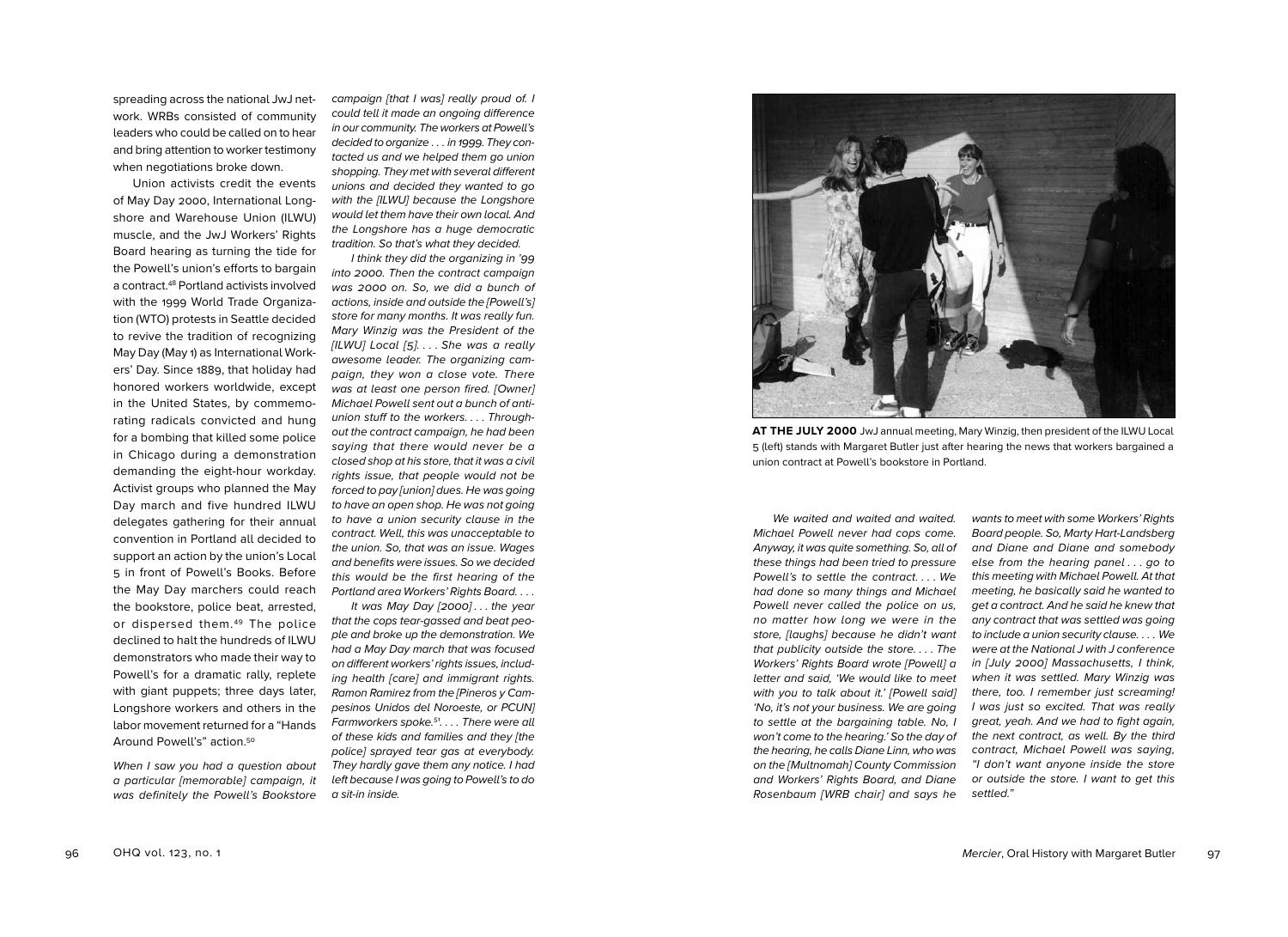Butler recalled that JwJ had many victories during the 2000s, but they were often fleeting, due to the mobil ity of capital and employers' ability to resist union efforts, de-unionize, or shut down altogether. Butler recalled some of the important campaigns during those years, both wins and losses, including a long strike by United Auto Workers that eventually ended with management closing the plant in Tigard; the success of the Parry Center for Children's organiz ing campaign; and the unsuccessful campaign to organize workers at Providence Health System. Alongside those campaigns, JwJ was continu ing its community support work and establishing important traditions.

*In 2006 . . . there was another May Day march . . . that was the Day Without an Immigrant march. . . . We were involved in the planning of it. We helped lead it. . . . [U.S. Rep. Jim] Sensenbrenner had a bill in Congress that would have come down really hard on anyone who supported undocumented people in any way. So, the whole immigrant community was up, and all over the country there were huge marches, and in Portland there were 40,000 people, and it was the biggest, most amazing thing. . . .*

*I was really pleased with all of the things we were able to accomplish. And the ways in which we used solidarity to help educate people and help them get a broader view of what we were fighting and what we were up against. I think we did a good job of that as well. We did it through social events [such as] our annual dinner. . . . It was great. We would do a slideshow of all the stuff we had done and fun we had had. . . .*

*We had things we did every year. The fundraisers every year . . . became the Scrooge party after Dr. Seuss's estate* 

*threatened to sue Jobs with Justice [for using the "Grinch" as the theme]. It was really a fun idea. It came from some other [JwJ] coalition. It started and then it spread through the network. Every December, we would have a party where we elected the worst boss of the year and we presented them with the Grinch or the Scrooge of the Year Award. I always wrote a Dr. Seuss poem for the presentation. . . . .*

*The way it worked was you paid for votes [for Scrooge of the Year]. You bought a ticket to the party for fifteen bucks and you got fifteen votes with it. Then you could buy more votes at the party. And if a union really wanted [its nominee] to win, it would come in with a big check and bought all the votes. So we said, 'Corporate style democracy, the more money you have the more votes you get!' [laughs] It was very fun. We raised two to three thousand dol lars every time. Then every "nominee" for Scrooge or Grinch of the Year had an opportunity to do a skit at the party or make a presentation to try and get votes. Some of those were hilarious and really good. That still goes on. Then we had an annual dinner every year and a Salsa Party every year in September. We did a silent auction with that and raised about three thousand dollars with that as well. That was fun. Those were the traditions.*

Much of JwJ's work happened in committees, which members formed to work in coalition with other social jus tice groups and to focus on important issues, such as healthcare, racial jus tice, and climate. The Immigrant Rights Committee worked on campaigns and supported the VOZ Workers Education Project and workers' center.<sup>52</sup> Butler was particularly proud of helping initi ate the Faith Labor Committee in 2003, to expand and deepen relationships

### **2009 "SCROOGE OF THE YEAR" Carole Smith, Superintendent of Portland Public Schools**

*In the cold of December as Christmas drew near In Portland's great schools a Grinch did appear Removed from the classrooms' daily triumphs and pain Somewhere deep inside her she lost sight of the main Ways in which schools reached their goals and do their work That's through excellent teachers who never shirk Increases in class size and stress and state testing Will work at a fast pace with so little resting Yet this Grinch has offered longer hours and furloughs Teachers have said no to what you propose We call on this Grinch to let your heart grow Honor your workers and not just for show Think of the teachers who day after day Work with our children, don't send them away Without a fair contract, let's settle this quick The election in January will be here in a tick We should work together and put First things first Contract now then the ballot or things will get worse. In the past loyal teachers have been key to winning These measures which set all our heads to spinning Teachers have phonebanked and canvassed each time Made sure schools are supported fought for each dime. Let's settle the contract and all stand united Working together we'd sure be delighted To make sure each supporter gets out in the field Standing together what power we wield. We call on the school board and Superintendent Support the teachers and get this breach mended Let's see your heart grow as you bargain this week The fair contract now that our dear teachers seek.*

 $-$  Poem by Margaret Butler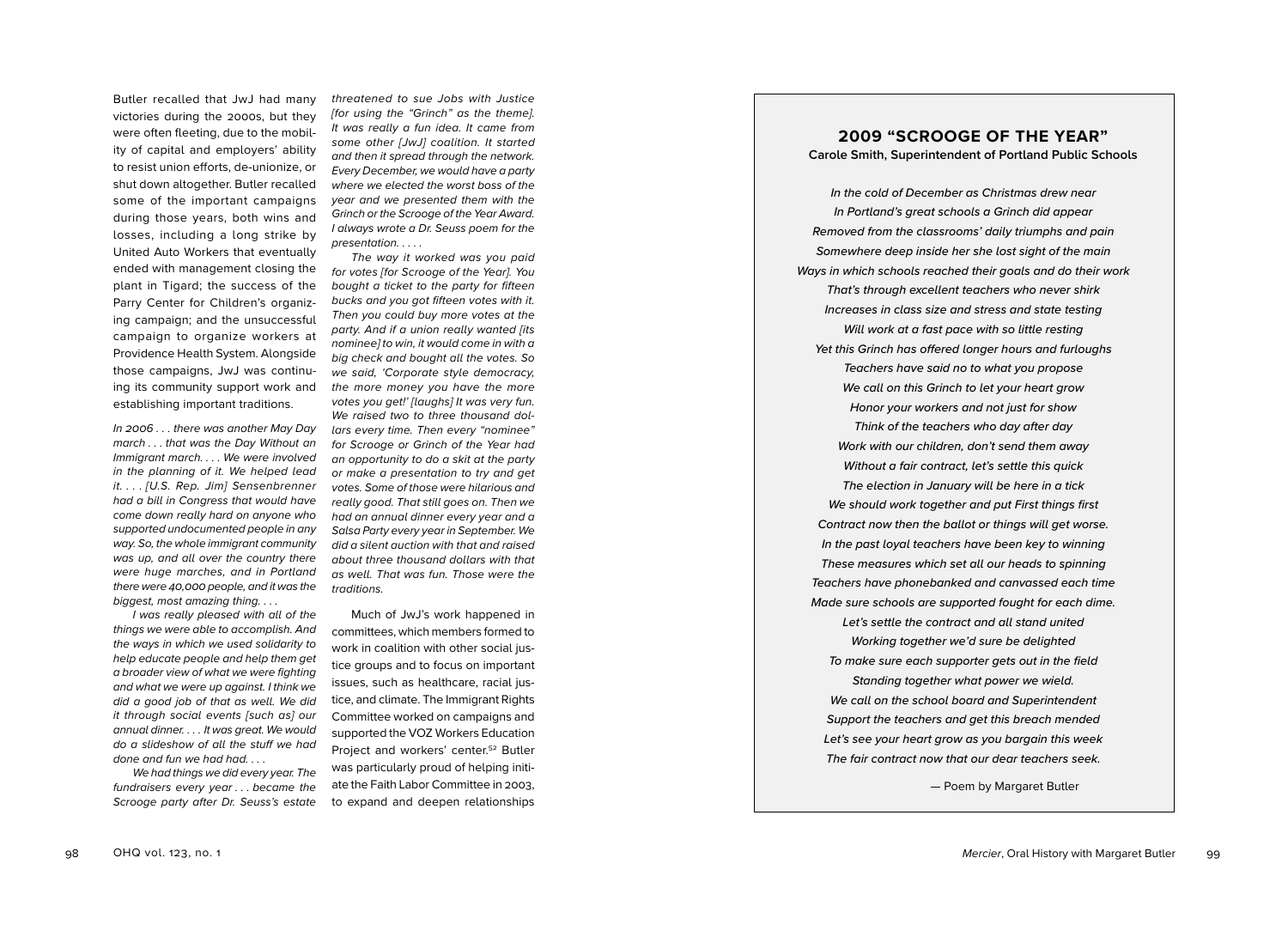with faith communities and involve them more in the work of JwJ. Those relationships also drew JwJ, and the labor movement more broadly, into faith justice struggles, which included the issue of wage theft, the churchbased Sanctuary Movement that supported immigrant workers, and the ongoing work of the Albina Min isterial Alliance Coalition for Justice and Police Reform.53 "I really do think it made a difference in that we really had a set of faith leaders that we could go to. I think doing the faith labor work, they felt it was more of a two-way street than just asking them to serve on the Workers' Rights Board here and be a faith person there."

The 2008 economic crisis pre sented even greater challenges to the labor movement. Because of its net works and relationships, JwJ was able to respond quickly, if not successfully, to the moment. Butler recalled both enormous possibilities that the crisis presented and frustrations about the limits of coalition work and reflected on how she measured success.

*In 2008, when things happened fast and there was the [federal] bailout going through, we did actions right away. Basically our message was, 'Why are you bailing [bankers] out? You should be putting more money towards the people hurt by this whole thing. Where's our bailout?'. . . We did an economic crisis town hall in January of 2009. . . . What we were doing was giving people a frame for this economic crisis we were in. We had 850 people who came to it. We were trying to get a common sort of understanding and commitment to* 

*action together out of it. . . . There were two or three follow-up things that hap pened but it didn't work the way that we hoped it would work. . . . What we were hoping to do was to be able to break out of the thousand people or so that we could mobilize and be able to take to the streets in a much bigger way. One of the things that came out of it, that was good, was what we call the Portland Rising Project, [a project promoting good jobs, a strong public sector, and healthy communities] which I'm sure is still going on . . . <sup>54</sup>*

*The key [to mobilizing] was having a group of leaders who were connected to each other, and trusted each other, and could make decisions to move. . . . We were able to move pretty quickly when we needed to. There were times when something would come up and I would [say] 'Oh no, there is no way we can do that. We have ten things we are already doing. NO. NO. NO.' Then somebody would convince me that we have to. [laughs] That if we don't do this, it won't happen, and somebody needs to be out there in public about this. I remember quite often, especially with Jobs with Justice, where you have so many things going on at the same time, it's easy to feel like we were overwhelmed, we're stretched too thin . . . and we needed to focus more, but things would happen where you just have to do it. I sort of felt that way when the United Students Against Sweatshops came to us with the Nike hearing. 'No. We really can't add this to the plan. Here it is, a month away, and you want us to do this?' They said they would do all of the work — yes and no — but it was completely worth doing. It was a really good thing to do and . . . we were really bad at getting media attention — and that one got lots of media attention because it was Nike.* 

*So we did all these things to try and build bigger. We kept thinking, 'now is* 

*the time'. . . . When Wisconsin [protests over Gov. Scott Walker's attempts to curb unions] happened, we did three solidarity rallies with Wisconsin. We were so excited that there was this huge thing going on and that they were get ting solidarity from all over the world. It seemed really exciting. Then 'Occupy' [nationwide Wall Street protests over economic inequality], too. All of these things, we put a lot of energy into doing stuff with [Portland] Occupy.* 

## **MADELINE BISGYER:** How do you feel about how those things sort of ended up?

*Well, we did not succeed in doing what we had wanted to do, and that was not so great. . . . But I would get up at the J with J dinners and say things like, 'the unjust system we are a part of works to keep people separated. So every time we stand up for each other, we take a step towards a better society, because capitalism wants us to be just workers and consumers and when we build these relationships and take action together, we are transforming something there.' And it got bigger every year. So, yeah, that was good. We can't measure our victories only by the out comes because everything is temporary and easily taken away. So, you have to measure your success by how many pledgers, how many people are turning out, how many organizations, and what are you building.*

In 2011, which marked the twentieth anniversary of Portland JwJ, Butler began thinking about transitioning to other work and opening space for new leadership. She helped the coalition through some rough transitions and then was hired as Executive Director of the American Association of University

Professors (AAUP) Oregon in October 2014. AAUP attracted her because it was organizing both unions and asso ciations — that is, it was developing chapters at universities and colleges that did not have union recognition in order to build worker power, some thing she believed needed to be a priority in the labor movement. She retired in May 2017 and has remained active in worker and climate justice movements in Portland.

Margaret Butler's reminiscences are important for understanding how she became a labor activist and leader as well as how a key social justice organization addressed the economic challenges of the late twentieth and early twenty-first centuries. Her words reveal that as an organizer — in a job notorious for burning out even the most committed people — she kept her "eyes on the prize" and found joy in the relationships she formed and the actions she took to improve workers' lives.55 Portland JwJ influenced local and regional workplace struggles and politics as well as a national move ment that linked labor and community groups in coalition. Both successes and setbacks marked these years, but as Butler emphasized, "we can't measure our victories only by the outcomes." She hinted that the struggles sow the seeds for potential change in the future, some thing difficult to measure in the present. In reflecting on the accomplishments and disappointments of JwJ, and on the lack of democracy and income inequal ities that accompany capitalism's power and persistence, Butler concluded that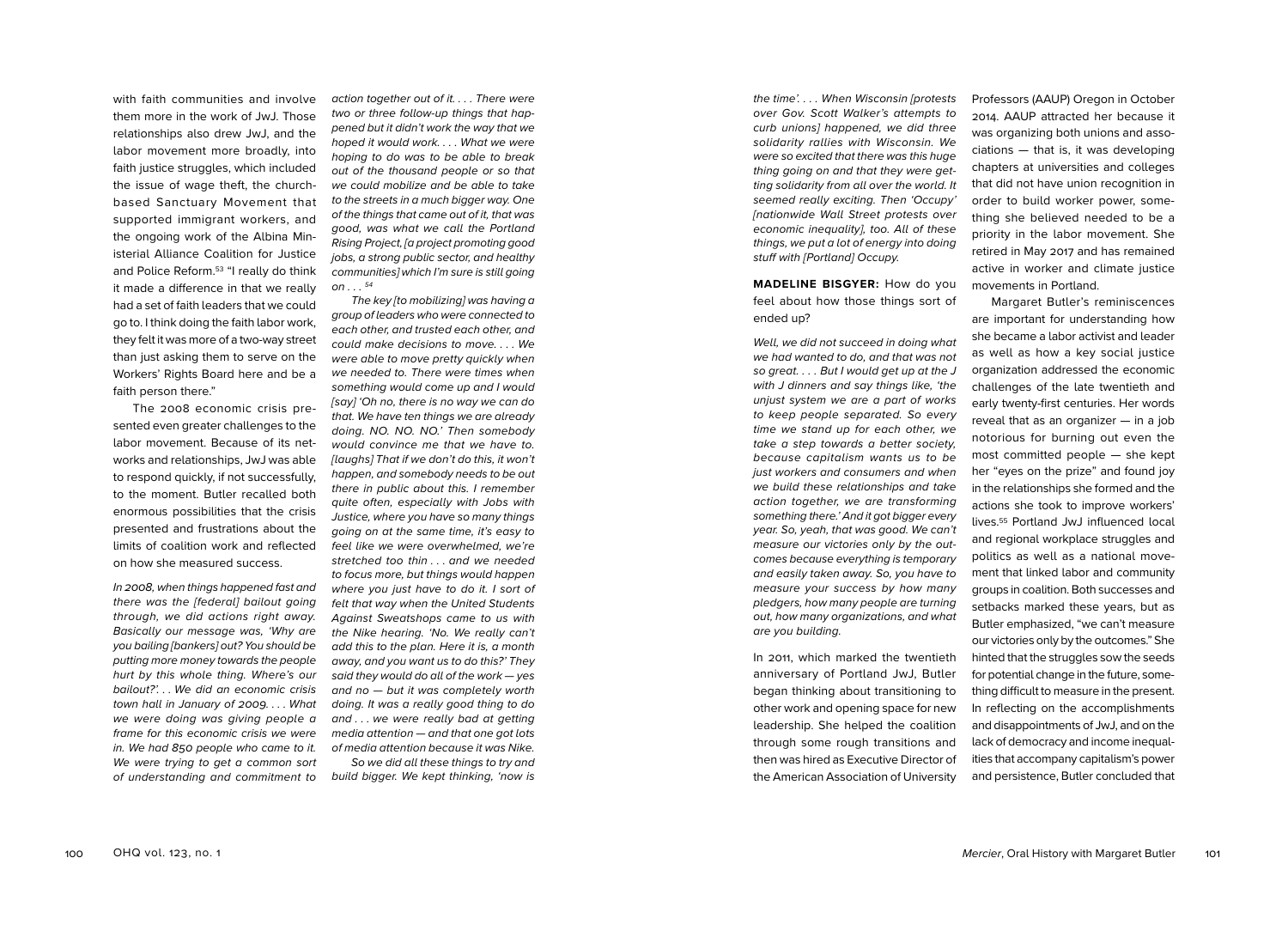

**MARGARET BUTLER** (left) poses for a photograph with her twin sister, Gillian Butler, at the Portland Jobs with Justice tenth anniversary dinner in Portland, Oregon. At that time, Gillian was a 911 dispatcher and AFSCME activist.

labor unions are compelled to rethink organizing strategies:

*We need a movement of working peo ple that's broader than unions. How do we build that? Jobs with Justice, [it] still seems to me, is the best shot at doing it. It's rooted in the commu nity with labor support so that labor is also supporting other forms of worker organizing, like the Day Labor Center. So that we can connect all of these dots and put people in action together and build the relationships that people will need to make real change. It still makes sense to me, unless all you are thinking about is electoral stuff. And the labor movement, too much, is focused on the losing pathway of sup porting corporate Democrats. Then, how do you change that dynamic? You have to have a big enough grassroots movement in the streets. We've* 

*seen some pretty big actions this year [2018]. Maybe that's the beginning of what we need. But we didn't see it just with J with J. That's what I think. So, I spent some time, afterwards, feeling like I put my whole life into trying to build this movement and we didn't succeed. That's really a sad thing. But, anti-capitalism is a huge project, right?56 [laughs] We haven't built what we need to do that, and more people do understand, so that's what I hold onto. We helped, and my life has been about helping lots and lots of people see that their struggle is not a unique struggle. That their situation is not a unique situation, and that if people come out together to support each other, then we can all win more victo ries. So, I'm pleased about that. That's not enough, and I'm not satisfied, and I hope to live to see the big changes that we need to happen.*

#### **NOTES**

1. Andy Banks, "The Power and Promise of Community Unionism," *Labor Research Review* 1:18 (September 1991): 27.

2. Studies of community unionism in the first half of the twentieth century include Elizabeth Faue, *Community of Suffering and Struggle: Women, Men, and the Labor Movement in Minneapolis, 1915–1945* (Chapel Hill: University of North Carolina Press, 1991); Laurie Mercier, *Anaconda: Labor, Community, and Culture in Montana's Smelter City* (Urbana: University of Illinois Press, 2001); and Matthew M. Mettler, "AFL Community Unionism: The Des Moines Department Store Strike of 1939," *Labor: Studies in Working Class History of the Americas* 11:1 (Spring 2014), 77–102.

3. A host of scholars have examined labor's free-fall in the late twentieth century. See, for example, Charles Craypo and Bruce Nissen, eds., *Grand Designs: The Impact of Corporate Strategies on Workers, Unions, and Communities* (Ithaca: ILR Press, 1993); Daniel Nelson, *Shifting Fortunes: The Rise and Decline of American Labor, from the 1820s to the Present* (Chicago, Ill.: Ivan Dee, 1997); Norman Caulfield, *NAFTA and Labor in North America* (Urbana: University of Illinois Press, 2010); Jefferson Cowie, *Stayin' Alive: the 1970s and the Last Days of the Working Class* (New York: New Press, 2010); Nelson Lichtenstein and Elizabeth Tandy Shermer, eds., *The Right and Labor in America: Politics, Ideology, and Imagination* (Philadelphia: University of Pennsylvania Press, 2012); Lane Windham, *Knocking on Labor's Door: Union Organizing in the 1970s and the Roots of a New Economic Divide* (Chapel Hill: University of North Carolina Press, 2017); Alexis N. Walker, *Divided Unions: the Wagner Act, Federalism, and Organized Labor* (Philadelphia: University of Pennsylvania Press, 2020).

4. By 2015, the rate had fallen to 11 percent. Megan Dunn and James Walker, "Union Membership in the United States," U.S. Bureau of Labor Statistics, September 2016, p. 1–3, https://www.bls.gov/spotlight/2016/unionmembership-in-the-united-states/pdf/unionmembership-in-the-united-states.pdf (accessed

February 25, 2022); Brantly Callaway and William J. Collins, "Unions, Workers, and Wages at the Peak of the American Labor Movement," Working Paper 23516, National Bureau of Economic Research, June 2017, p. 1–6, 22–23 https://www.nber.org/system/ files/working\_papers/w23516/w23516.pdf (accessed February 25, 2022) .

5. Bill Fletcher, Jr., "Labor Needs to Embrace Social Justice Unionism, *In These Times*, November 6, 2019, https://inthesetimes. com/article/rank-and-file-strategy-unions-leftlabor-movement-solidarity-divided (accessed February 25, 2022).

6. For descriptions of new labor movement configurations, see Steven K. Ashby and C.J. Hawking, *Staley: the Fight for a New American Labor Movement* (Urbana: University of Illinois Press, 2009); Dorothy Sue Cobble, *The Sex of Class: Women Transforming American Labor* (Ithaca: Cornell University Press, 2011); Ruth Milkman and Ed Ott, eds., *New Labor in New York : Precarious Workers and the Future of the Labor Movement* (Ithaca: ILR Press, 2014); and Fran Quigley, *If We Can Win Here: The New Front Lines of the Labor Movement* (Ithaca: Cornell University Press, 2015).

7. Andrew Gomez, "Organizing the 'Sweatshop in the Sky': Jono Shaffer and the Los Angeles Justice for Janitors Campaign," *Labor: Studies in Working-Class History* 15:2 (Spring 2018), 9–11, 15–19; Timothy J. Minchin, "A successful union in an era of decline: interrogating the growth of the Service Employees International Union, 1980–1995," *Labor History* 61:3 (January 2020), 309, 312. During an era of union decline, by 1994 Justice for Janitors campaigns in other cities added 30,000 members to SEIU.

8. Ruth Milkman, "The New Labor Movement: Possibilities and Limits," *Contemporary Sociology* 27:2 (March 1998): 126. In their prescient critique at the time, Jeremy Brecher and Tim Costello questioned whether a "new" AFL-CIO, with its rigid structures and dated approaches to organizing workers, could really reverse trends, since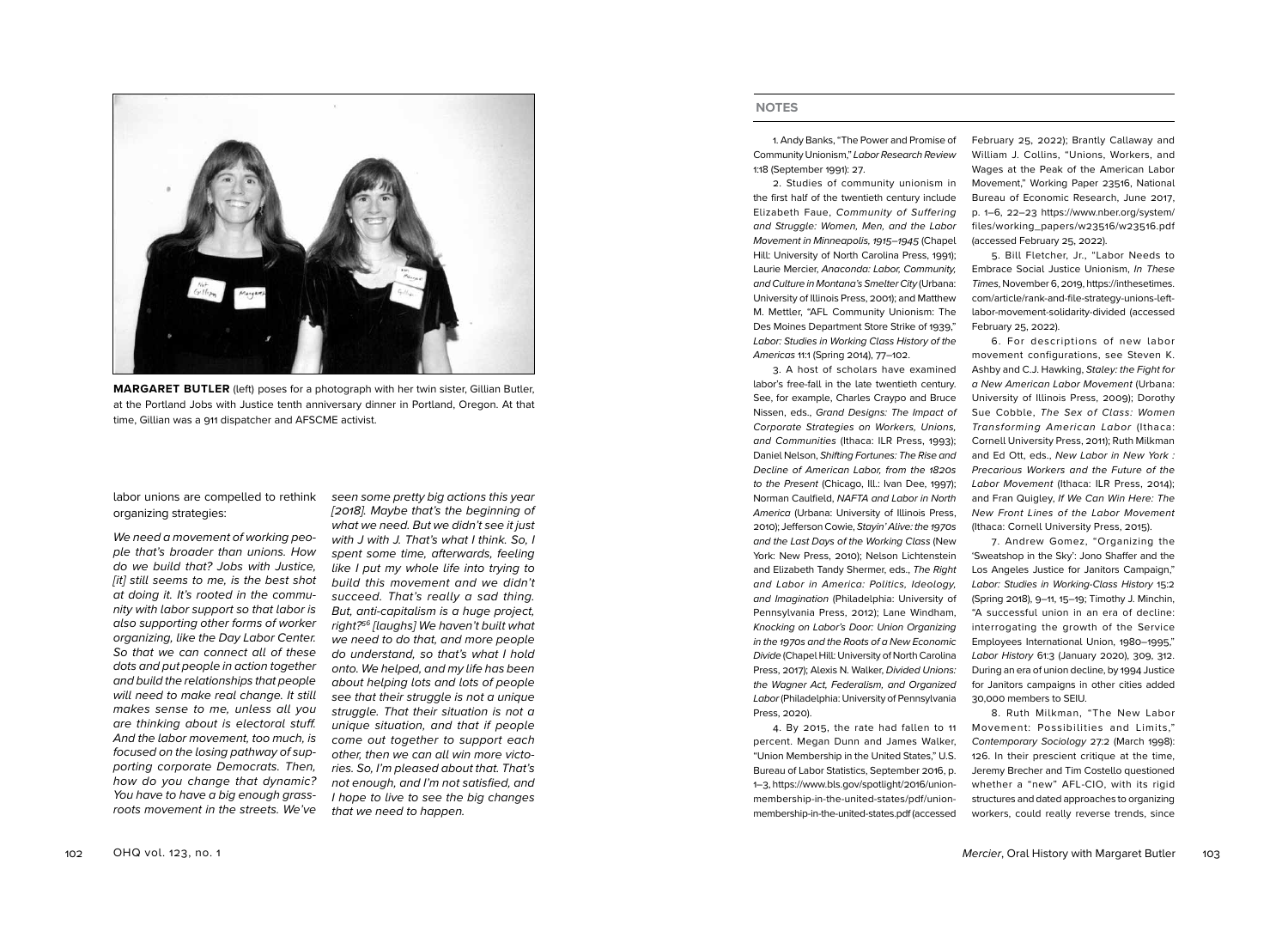workers faced the accelerated mobility of capital in a globalized economy. "A 'New Labor Movement' in the Shell of the Old?" *Labor Research Review* 24:1 (June 1996): 5–22. The authors advocated new, broader coalitions, such as Jobs with Justice, worker centers, producer and consumer cooperatives, health and safety groups, political and issue coalitions, among others, for organizing workers and improving their fates.

9. Women's overall percentage of union membership continues to grow; today it is at over 44 percent. Kayla Blado, Dan Essrow, and Lawrence Mishel, "Who Are Today's Union Members?" Economic Policy Institute, August 31, 2017, https://www.epi.org/publication/whoare-todays-union-members (accessed February 25, 2022); John Budd, "Can a Resurgence in Labor Unions Help Working Women?" Gender Policy Report, University of Minnesota, March 8, 2021, https://genderpolicyreport.umn.edu/cana-resurgence-in-labor-unions-help-workingwomen (accessed February 25, 2022).

10. Dorothy Sue Cobble traces labor feminists' post–World War II efforts to achieve pay equity and work-family balance in "Halving the Double Day," *New Labor Forum* 12:3 (Fall 2003): 62–72; and *The Other Women's Movement: Workplace Justice and Social Rights in Modern America* (Princeton, N.J.: Princeton University Press, 2004).

11. Table 2.5 "Women's Representation in Selected Major U.S. Unions," in Gill Kirton, Geraldine Healy, Sally Alvarez, and Risa Lieberwitz, "Gender, Work and Unionism in Comparative Context," in Kirton and Healy, eds., *Gender and Leadership in Unions* (New York and London: Routledge, 2013), 41.

12. Butler recalled that she rarely felt limited because of her gender in CWA and noted that there were several women presidents of the local, including Linda Rasmussen and Karla Floyd. Interview with author, January 21, 2022.

13. Eric Larson's book, *Jobs with Justice: 25 Years, 25 Voices* (Oakland: PM Press, 2013), features oral history interviews with 25 JwJ activists (including Margaret Butler) about their coalitions' work. He argues that two principal themes dominate the interviews, which describe JwJ's goals and successes:

"winning concrete victories and transforming relationships through coalition work" (vii). For more on JwJ's history, and some critiques of its community-based strategies, see David Dobbie, "Evolving Strategies of Labor-Community Coalition-Building," *Journal of Community Practice* 17:1–2 (2009): 107–119; Sarita Gupta, "Announcing a New Chapter for Workers' Rights," Jobs with Justice blog, June 12, 2012, http://www.jwj.org/blog/announcing-newchapter-workers'-rights (accessed February 25, 2022); Mark Vorpahl, "What Can We Learn from 25 Years of Jobs with Justice?" *Labor Notes*, September 04, 2013, https://www.labornotes. org/blogs/2013/09/what-can-we-learn-25 years-jobs-justice (accessed February 25, 2022); and Eric Larson, "Ode to the American Century: Ambivalent Americanism and the Founding of the Jobs with Justice Coalition," *Labor: Studies in Working-Class History of the Americas* 12:3 (2015): 53–74.

14. See Nikki Mandell, "Building Solidarity for 30 Years: Portland Jobs with Justice," *Oregon Historical Quarterly* 123:1 (Spring 2022): 40–79. To see an overview of the contents of the Portland Jobs with Justice Records from 1988 to 2019, see https:// archiveswest.orbiscascade.org/ark:/80444/ xv884666 (accessed March 8, 2022).

15. "Mission" and "About," Portland Jobs with Justice, https://jwjpdx.org/about (accessed February 25, 2022).

16. Interview with Jill Pham by Laurie Mercier, August 25, 2021; Jill Pham staff bio, https://jwjpdx.org/jill-pham (accessed February 11, 2022).

17. Kai Ryssdal and Richard Cunningham, "Is a new labor movement brewing?" *Marketplace*, October 1, 2021, https://www. marketplace.org/2021/10/01/is-a-new-labormovement-brewing (accessed February 25, 2022); Ian Kullgren, Brian Eckhouse and Deena Shanker, "U.S. Labor Unions Are Having a Moment," *Time*, October 17, 2021, https://time. com/6107676/labor-unions (accessed Feburary 25, 2022); Don McIntosh, "Union reaches agreement with Burgerville," NWLaborPress. org, November 17, 2021, https://nwlaborpress. org/2021/11/union-reaches-agreement-withburgerville (accessed Feburary 25, 2022).

18. The Oregon Labor Oral History Program (OLOHP) is built on the work begun in the 1980s by former Oregon AFL-CIO officer Nellie Fox Edwards and collects oral history interviews with individuals who have advocated for working people of Oregon, including public figures, union members and leaders, and workers. The program accomplishes this work in affiliation with the Pacific Northwest Labor History Association and with the support of the Amalgamated Transit Union Local 757, volunteers, and students. The OLOHP collection is housed at the Oregon Historical Society and features a growing collection of over 800 hours of recordings with men and women in the labor movement, where the 10-hour recording with Margaret Butler is deposited. Laurie Mercier and Aaron Jesch created a partial verbatim transcript of the interview, selections from which are featured here. OHS Research Library, SR OLOHP, https://digitalcollections. ohs.org/oregon-labor-oral-history-program (accessed February 27, 2022).

19. Interview with Butler by the author. 20. The independent union formed when the employer was the Library Association of Portland, a private non-profit that received 90 percent of its funding from Multnomah County; the Library Association turned over the Library building and contents to the county in 1990, and the Multnomah County Library Union became part of AFSCME Local 88. Interview with Butler by author; "Multnomah County Library History," https://multcolib.org/about/ multnomah-county-library-history (accessed March 8, 2022).

21. Re-evaluation (RC) or co-counseling was developed in 1950 by Harvey Jackins, a former communist and labor organizer in Seattle, with the aim of helping people work through past emotional pain through peer listening. RC spread outside of Seattle and became popular in the 1970s. "A Very Brief Look at the History of RC," Reevaluation Counseling, September 23, 2021, https://www.rc.org/publication/theory/origin (accessed February 25, 2022).

22. Interview with Butler by the author.

23. Butler continued her union leave of

absence until the telephone operating offices closed in Portland in 1998. Interview with author.

24. Butler and Steve Early outline the mobilization structure and how CWA successfully employed in contract negotiations with AT&T and US West in 1989, in "Mobilization CWA," *Labor Research Review* 10:1 (1991): 7–31.

25. Larry Cohen, "Stand Up! Fight Back!" in Eric Larson, ed., *Jobs with Justice: 25 Years, 25 Voices* (Oakland, Calif.: PM Press, 2013), 4.

26. Cohen, "Stand Up!", 2–5.

27. M.H. Cooper, "Organized labor in the 1980s," *Editorial Research Reports,* Vol. 1 (1985), http://library.cqpress.com/cqresearcher/ cqresrre1985061400 (accessed February 25, 2022); Gail Wells, "Restructuring the Timber Economy," Oregon History Project (updated March 17, 2018), https://www. oregonhistoryproject.org/articles/restructuringthe-timber-economy/#.YdCno1mIaUk (accessed February 25, 2022); Marcus Widenor, "Pattern bargaining in the Pacific Northwest lumber and sawmill industry:1980–1989," in *Labor in a Global Economy: Perspectives from the U.S. and Canada*, eds. Steven Hecker and Margaret Hallock (Eugene: University of Oregon Labor Education and Research Center, 1991).

28. For more on the 1988 Portland Jobs with Justice rally, see Mandell "Building Solidarity for 30 Years," 40–42.

29. The National Rainbow Coalition, launched in 1984 by Rev. Jesse Jackson after his run for the Democratic Party presidential nomination, tried to unite working and poor people to expand social programs in opposition to President Ronald Reagan's cuts to domestic spending. In 1968, Fred Hampton of Chicago's Black Panther Party had created the first Rainbow Coalition that sought to unite Blacks, Whites, and Latinos in the city to protest police brutality, gentrification, and poverty. "A Brief History," Rainbow/PU\$H Coalition (2021), https://www.rainbowpush.org/brief-history (accessed February 25, 2022); Jacqueline Serrato, "Fifty Years of Fred Hampton's Rainbow Coalition," *South Side Weekly* (September 27, 2019), https://southsideweekly.com/fifty-yearsfred-hampton-rainbow-coalition-young-lordsblack-panthers (accessed February 25, 2022).